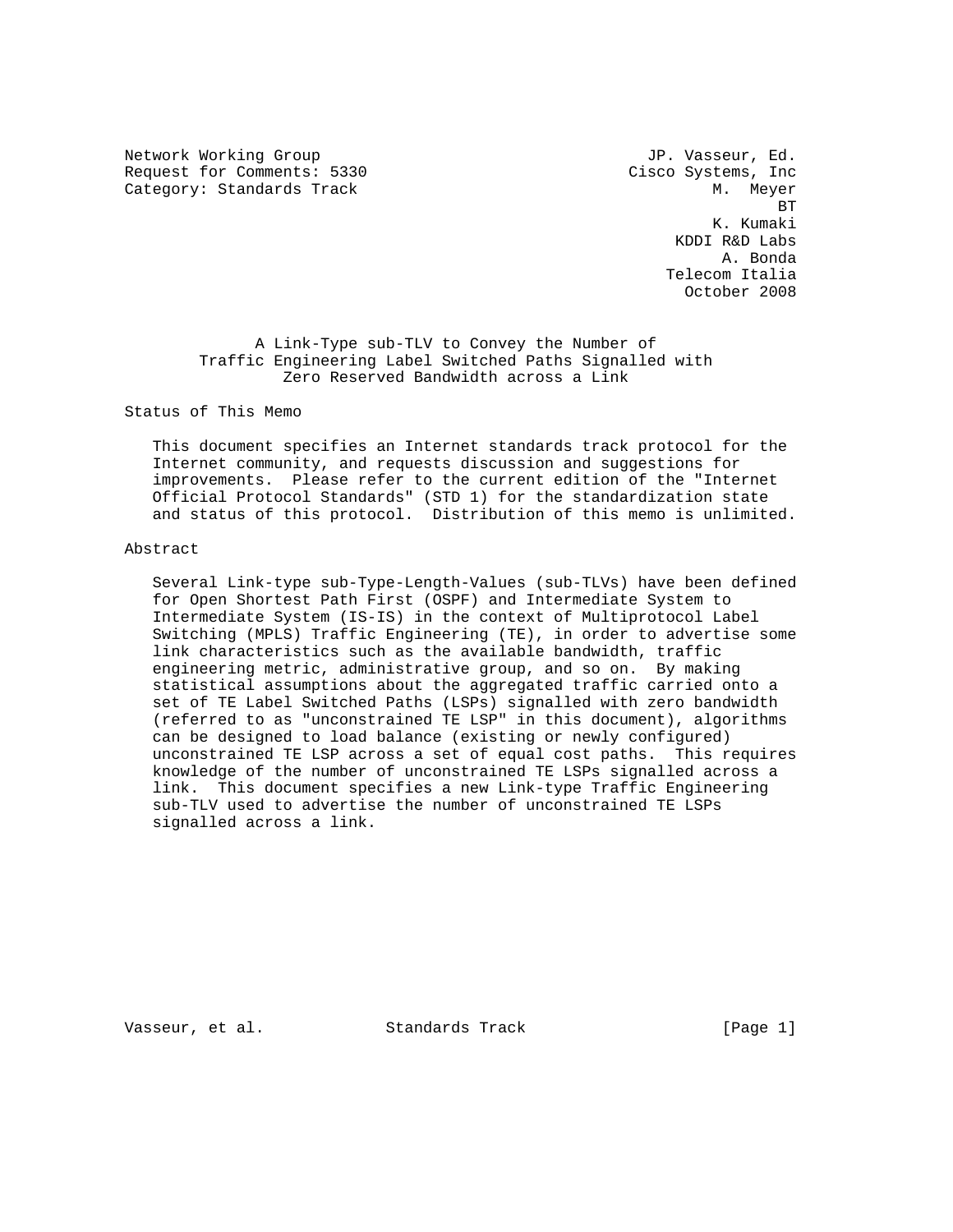Table of Contents

| Introduction $\ldots \ldots \ldots \ldots \ldots \ldots \ldots \ldots \ldots \ldots \ldots \ldots$ |
|----------------------------------------------------------------------------------------------------|
|                                                                                                    |
|                                                                                                    |
|                                                                                                    |
|                                                                                                    |
|                                                                                                    |
|                                                                                                    |
|                                                                                                    |
|                                                                                                    |
|                                                                                                    |
|                                                                                                    |
|                                                                                                    |
|                                                                                                    |
|                                                                                                    |

## 1. Introduction

 It is not uncommon to deploy MPLS Traffic Engineering for the sake of fast recovery, relying on a local protection recovery mechanism such as MPLS TE Fast Reroute (see [RFC4090]). In this case, a deployment model consists of deploying a full mesh of TE LSPs signalled with zero bandwidth (also referred to as unconstrained TE LSP in this document) between a set of LSRs (Label Switching Routers) and protecting these TE LSPs against link, SRLG (Shared Risk Link Group), and/or node failures with pre-established backup tunnels. The traffic routed onto such unconstrained TE LSPs simply follows the IGP shortest path, but is protected with MPLS TE Fast Reroute. This is because the TE LSP computed by the path computation algorithm (e.g., CSPF) will be no different than the IGP (Interior Gateway Protocol) shortest path should the TE metric be equal to the IGP metric.

 When a reoptimization process is triggered for an existing TE LSP, the decision on whether to reroute that TE LSP onto a different path is governed by the discovery of a lower cost path satisfying the constraints (other metrics, such as the percentage of reserved bandwidth or the number of hops, can also be used). Unfortunately, metrics such as the path cost or the number of hops may be ineffective in various circumstances. For example, in the case of a symmetrical network with ECMPs (Equal Cost Multi-Paths), if the network operator uses unconstrained TE LSP, this may lead to a poorly load balanced traffic; indeed, several paths between a source and a destination of a TE LSP may exist that have the same cost, and the reservable amount of bandwidth along each path cannot be used as a tie-breaker.

Vasseur, et al. Standards Track [Page 2]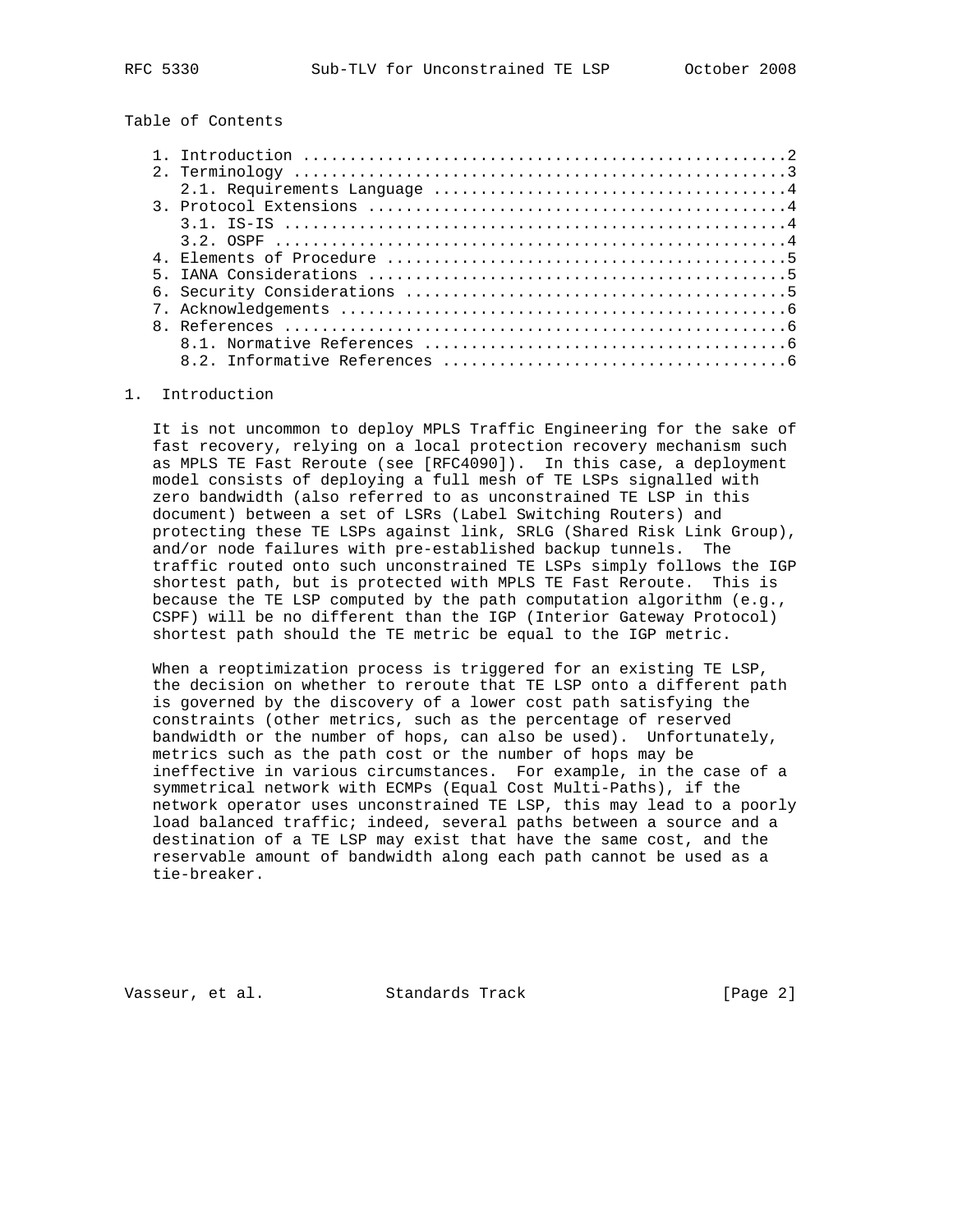By making statistical assumptions about the aggregated traffic carried by a set of unconstrained TE LSPs, algorithms can be designed to load balance (existing or newly configured) unconstrained TE LSPs across a set of equal cost paths. This requires knowledge of the number of unconstrained TE LSPs signalled across each link.

 Note that the specification of load balancing algorithms is outside the scope of this document and is referred to for the sake of illustration of the motivation for gathering such information.

 Furthermore, the knowledge of the number of unconstrained TE LSPs signalled across each link can be used for other purposes -- for example, to evaluate the number of affected unconstrained TE LSPs in case of a link failure.

 A set of Link-type sub-TLVs have been defined for OSPF and IS-IS (see [RFC3630] and [RFC5305]) in the context of MPLS Traffic Engineering in order to advertise various link characteristics such as the available bandwidth, traffic engineering metric, administrative group, and so on. As currently defined in [RFC3630] and [RFC5305], the information related to the number of unconstrained TE LSPs is not available. This document specifies a new Link-type Traffic Engineering sub-TLV used to indicate the number of unconstrained TE LSPs signalled across a link.

 Unconstrained TE LSPs that are configured and provisioned through a management system MAY be omitted from the count that is reported.

2. Terminology

Terminology used in this document:

- CSPF: Constrained Shortest Path First
- IGP : Interior Gateway Protocol
- LSA: Link State Advertisement
- LSP: Link State Packet
- MPLS: Multiprotocol Label Switching
- LSR: Label Switching Router
- SRLG: Shared Risk Link Group
- TE LSP: Traffic Engineering Label Switched Path

Vasseur, et al. Standards Track [Page 3]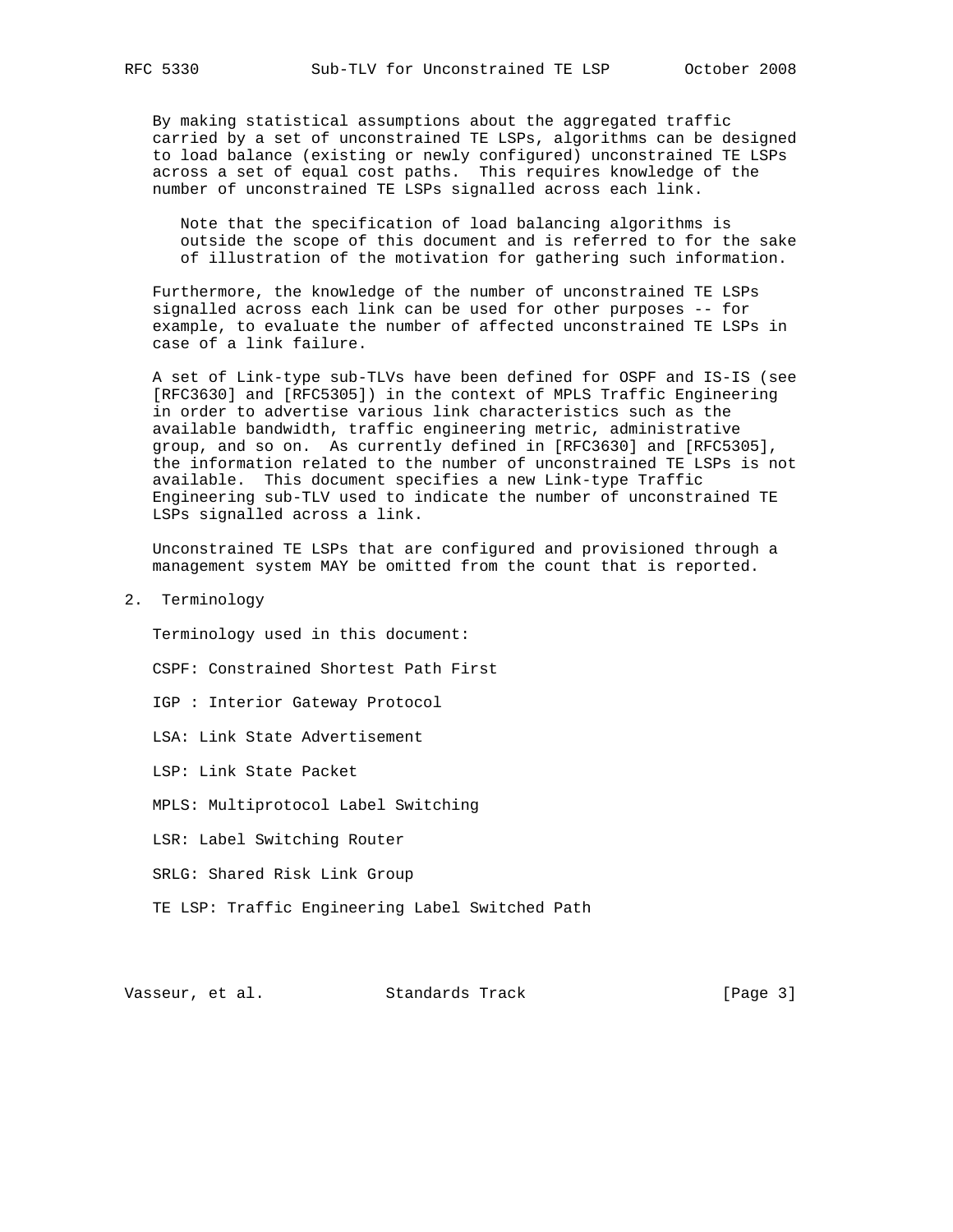Unconstrained TE LSP: A TE LSP signalled with a bandwidth equal to 0

2.1. Requirements Language

 The key words "MUST", "MUST NOT", "REQUIRED", "SHALL", "SHALL NOT", "SHOULD", "SHOULD NOT", "RECOMMENDED", "MAY", and "OPTIONAL" in this document are to be interpreted as described in RFC 2119 [RFC2119].

3. Protocol Extensions

 Two Unconstrained TE LSP Count sub-TLVs are defined that specify the number of TE LSPs signalled with zero bandwidth across a link.

3.1. IS-IS

 The IS-IS Unconstrained TE LSP Count sub-TLV is OPTIONAL and MUST NOT appear more than once within the extended IS reachability TLV (type 22) specified in [RFC5305] or the Multi-Topology (MT) Intermediate Systems TLV (type 222) specified in [RFC5120]. If a second instance of the Unconstrained TE LSP Count sub-TLV is present, the receiving system MUST only process the first instance of the sub-TLV.

The IS-IS Unconstrained TE LSP Count sub-TLV format is defined below:

Type (1 octet): 23

Length (1 octet): 2

 Value (2 octets): number of unconstrained TE LSPs signalled across the link.

3.2. OSPF

 The OSPF Unconstrained TE LSP Count sub-TLV is OPTIONAL and MUST NOT appear more than once within the Link TLV (Type 2) that is itself carried within either the Traffic Engineering LSA specified in [RFC3630] or the OSPFv3 Intra-Area-TE LSA (function code 10) defined in [RFC5329]. If a second instance of the Unconstrained TE LSP Count sub-TLV is present, the receiving system MUST only process the first instance of the sub-TLV.

Vasseur, et al. Standards Track [Page 4]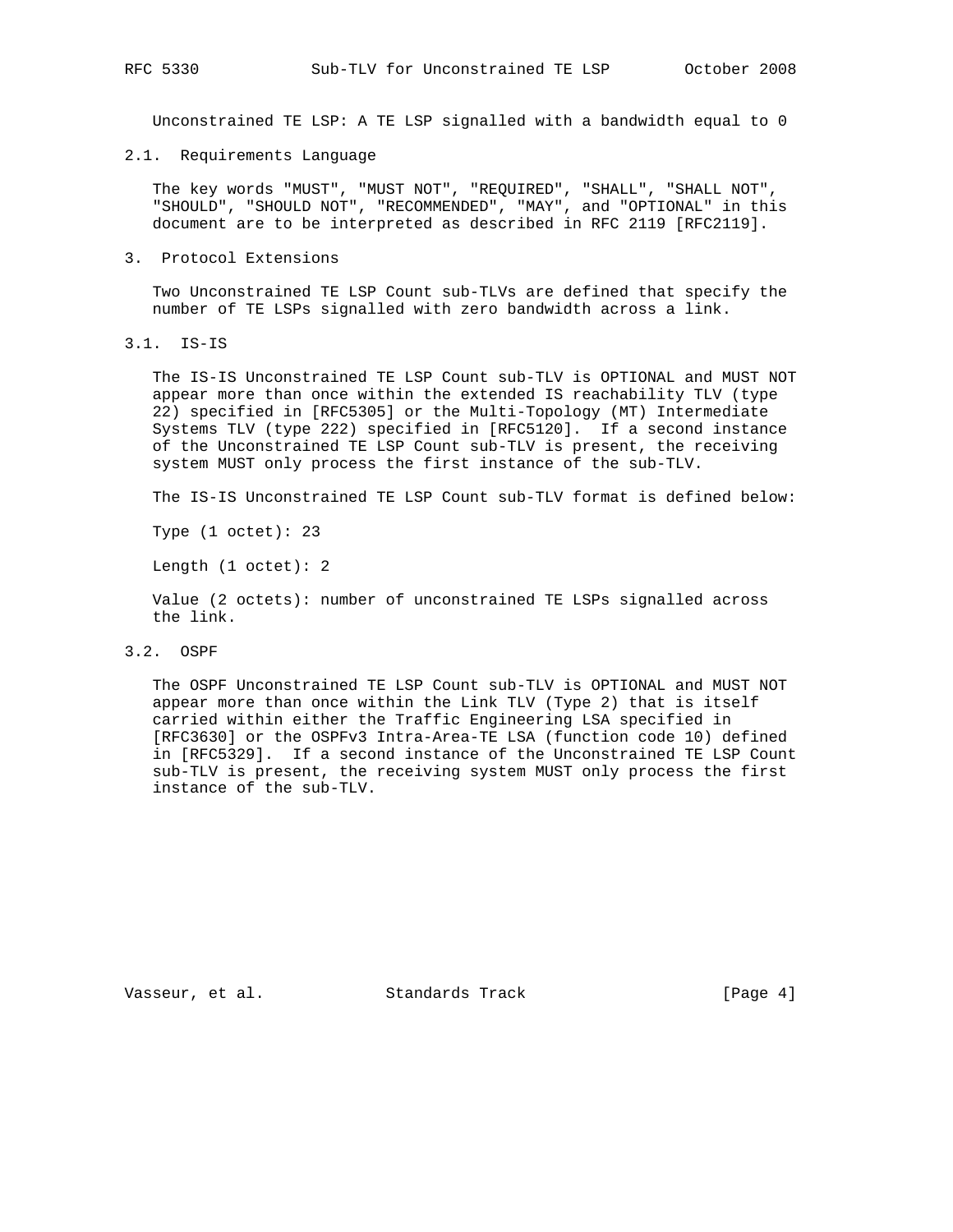The OSPF Unconstrained TE LSP Count sub-TLV format is defined below:

Type (2 octets): 23

Length (2 octets): 4

 Value (4 octets): number of unconstrained TE LSPs signalled across the link.

4. Elements of Procedure

 The absence of the Unconstrained TE LSP Count sub-TLV SHOULD be interpreted as an absence of information about the link.

 Similar to other MPLS Traffic Engineering link characteristics, LSA/LSP origination trigger mechanisms are outside the scope of this document. Care must be given to not trigger the systematic flooding of a new IS-IS LSP or OSPF LSA with a too high granularity in case of change in the number of unconstrained TE LSPs.

5. IANA Considerations

 IANA has defined a sub-registry for the sub-TLVs carried in the IS-IS TLV 22 and has assigned a new TLV codepoint for the Unconstrained TE LSP Count sub-TLV carried within the TLV 22.

Value TLV Name TLV Name TLV Name Reference

23 Unconstrained TE LSP Count (sub-)TLV RFC 5330

 IANA has defined a sub-registry for the sub-TLVs carried in an OSPF TE Link TLV (type 2) and has assigned a new sub-TLV codepoint for the Unconstrained TE LSP Count sub-TLV carried within the TE Link TLV.

| $ -$<br>TLV Na<br>Name<br>Value<br>_____ | Reference<br>. |
|------------------------------------------|----------------|
|------------------------------------------|----------------|

23 Unconstrained TE LSP Count (sub-)TLV RFC 5330

6. Security Considerations

 The function described in this document does not create any new security issues for the OSPF and IS-IS protocols. Security considerations are covered in [RFC2328] and [RFC5340] for the base OSPF protocol and in [RFC1195] and [RFC5304] for IS-IS.

 A security framework for MPLS and Generalized MPLS can be found in [G/MPLS].

Vasseur, et al. Standards Track [Page 5]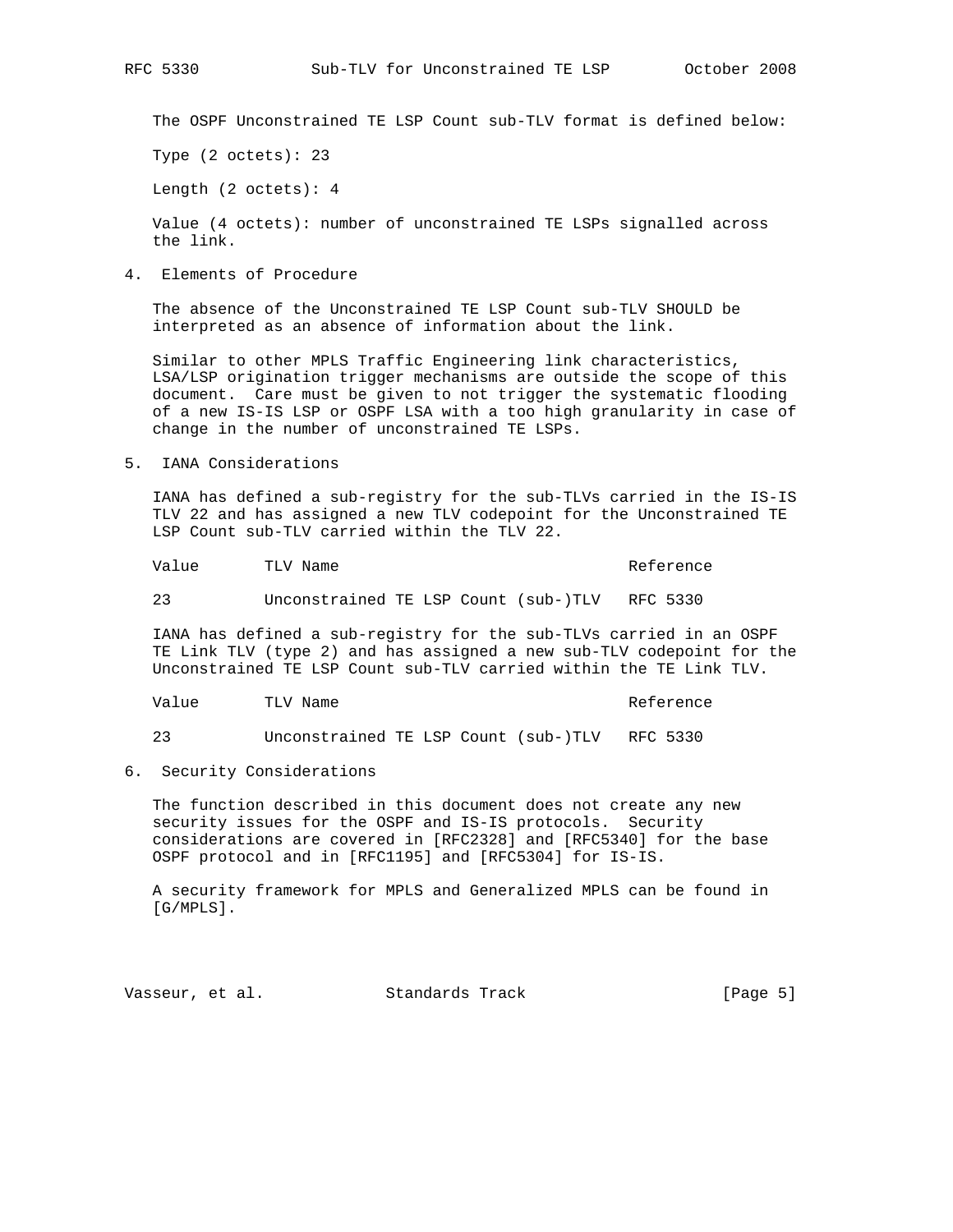7. Acknowledgements

 The authors would like to thank Jean-Louis Le Roux, Adrian Farrel, Daniel King, Acee Lindem, Lou Berger, Attila Takacs, Pasi Eronen, Russ Housley, Tim Polk, and Loa Anderson for their useful inputs.

- 8. References
- 8.1. Normative References
	- [RFC1195] Callon, R., "Use of OSI IS-IS for routing in TCP/IP and dual environments", RFC 1195, December 1990.
	- [RFC2119] Bradner, S., "Key words for use in RFCs to Indicate Requirement Levels", BCP 14, RFC 2119, March 1997.
	- [RFC2328] Moy, J., "OSPF Version 2", STD 54, RFC 2328, April 1998.
	- [RFC3630] Katz, D., Kompella, K., and D. Yeung, "Traffic Engineering (TE) Extensions to OSPF Version 2", RFC 3630, September 2003.
	- [RFC5304] Li, T. and R. Atkinson, "Intermediate System to Intermediate System (IS-IS) Cryptographic Authentication", RFC 5304, October 2008.
	- [RFC5305] Li, T. and H. Smit, "IS-IS extensions for Traffic Engineering", RFC 5305, October 2008.
	- [RFC5329] Ishiguro, K., Manral, V., Davey, A., and A. Lindem, Ed., "Traffic Engineering Extensions to OSPF Version 3", RFC 5329, September 2008.
	- [RFC5340] Coltun, R., Ferguson, D., Moy, J., and A. Lindem, "OSPF for IPv6", RFC 5340, July 2008.
- 8.2. Informative References
	- [G/MPLS] Fang, L., Ed., "Security Framework for MPLS and GMPLS Networks", Work In Progress, July 2008.
	- [RFC4090] Pan, P., Ed., Swallow, G., Ed., and A. Atlas, Ed., "Fast Reroute Extensions to RSVP-TE for LSP Tunnels", RFC 4090, May 2005.
	- [RFC5120] Przygienda, T., Shen, N., and N. Sheth, "M-ISIS: Multi Topology (MT) Routing in Intermediate System to Intermediate Systems (IS-ISs)", RFC 5120, February 2008.

Vasseur, et al. Standards Track (Page 6)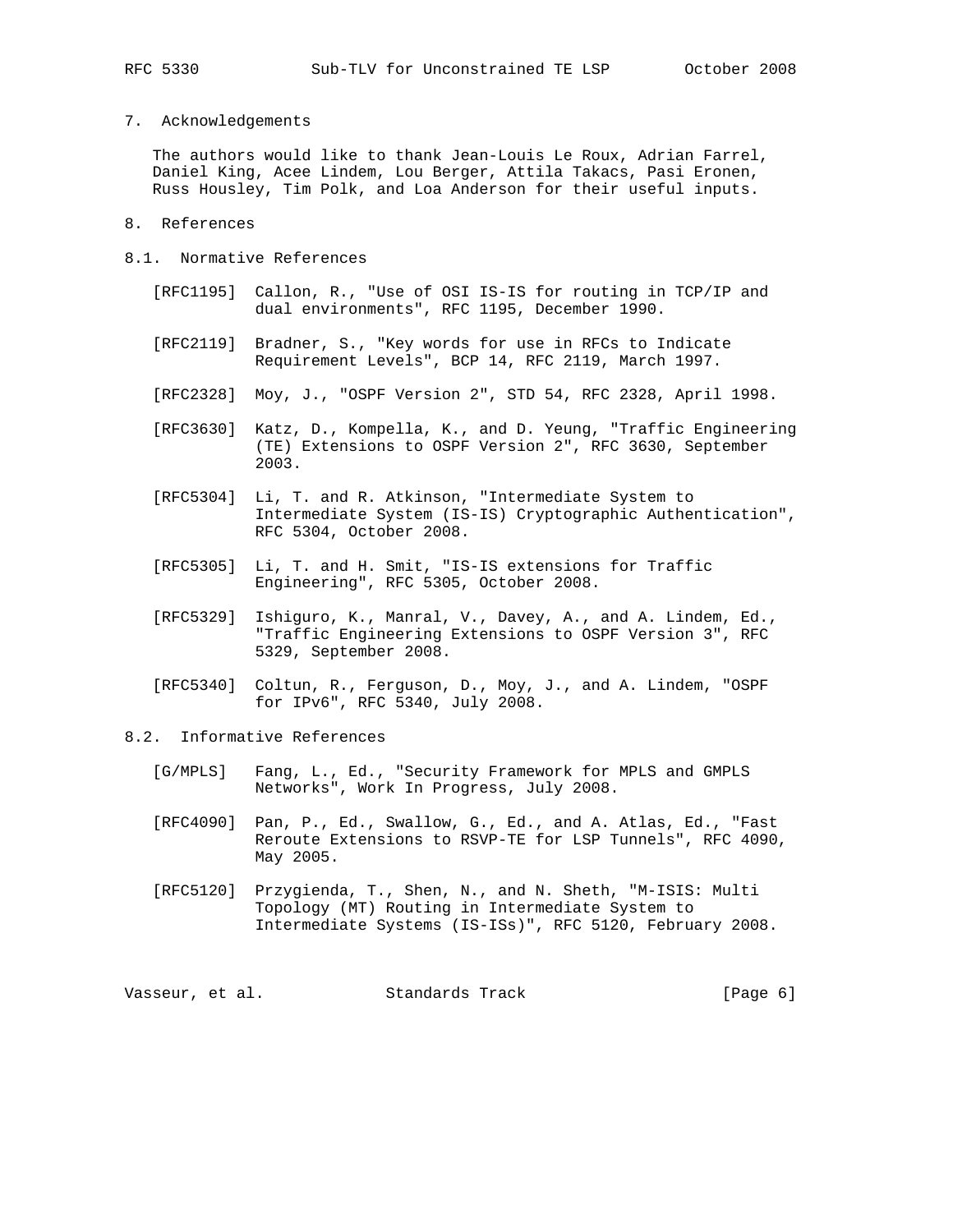Authors' Addresses JP Vasseur (editor) Cisco Systems, Inc 1414 Massachusetts Avenue Boxborough, MA 01719 USA EMail: jpv@cisco.com Matthew R. Meyer BT Boston, MA USA EMail: matthew.meyer@bt.com Kenji Kumaki KDDI R&D Laboratories, Inc. 2-1-15 Ohara Fujimino Saitama 356-8502, JAPAN EMail: ke-kumaki@kddi.com Alberto Tempia Bonda Telecom Italia via G. Reiss Romoli 274 Torino, 10148 ITALIA EMail: alberto.tempiabonda@telecomitalia.it

Vasseur, et al. Standards Track [Page 7]